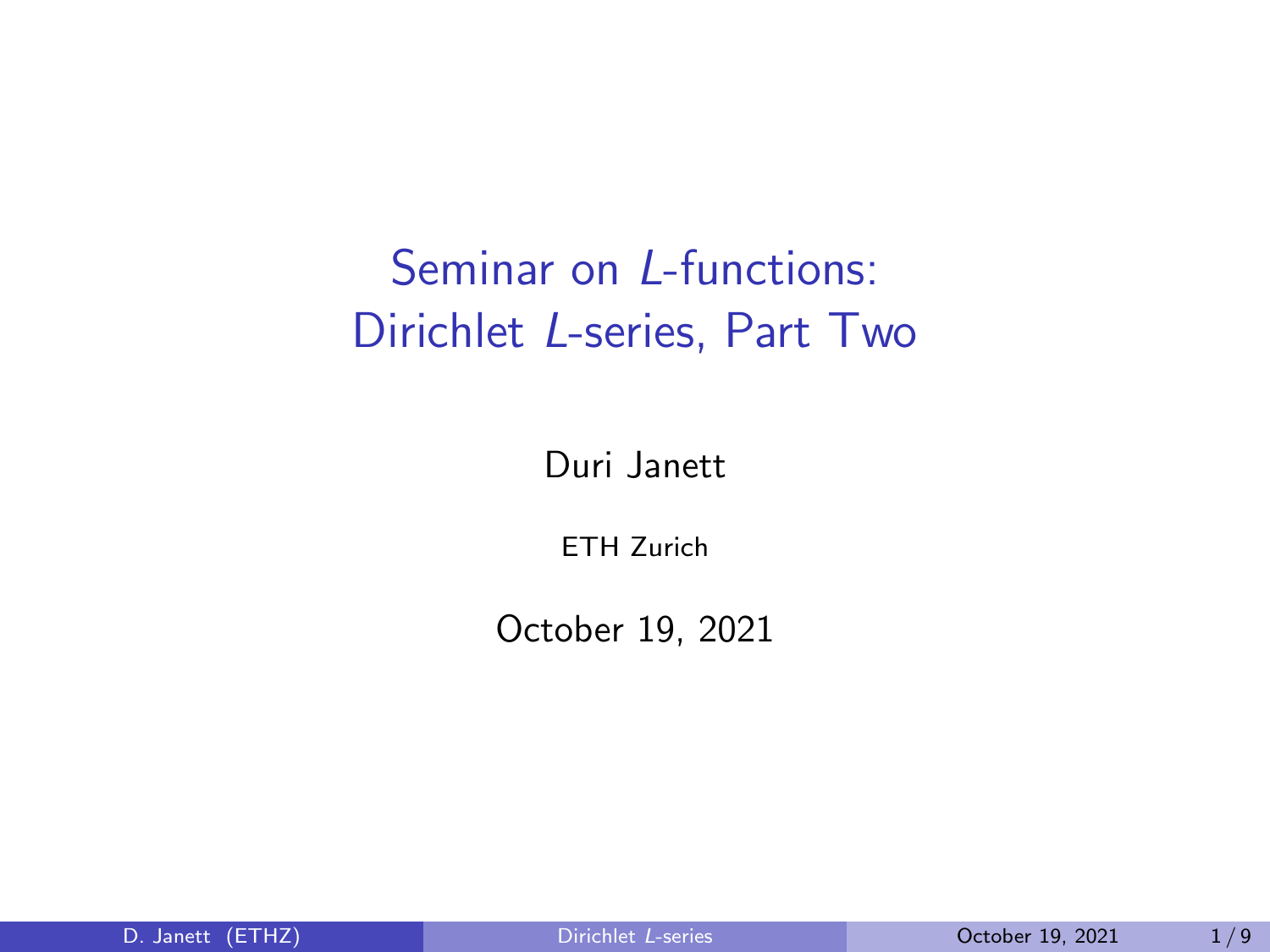# Definition of L-series

### Definition

Let  $\chi$  be a Dirichlet character of modulus m. The Dirichlet L-series corresponding to  $\chi$  is given by

$$
L(s,\chi)=\sum_{n=1}^{\infty}\frac{\chi(n)}{n^s}.
$$
 (1)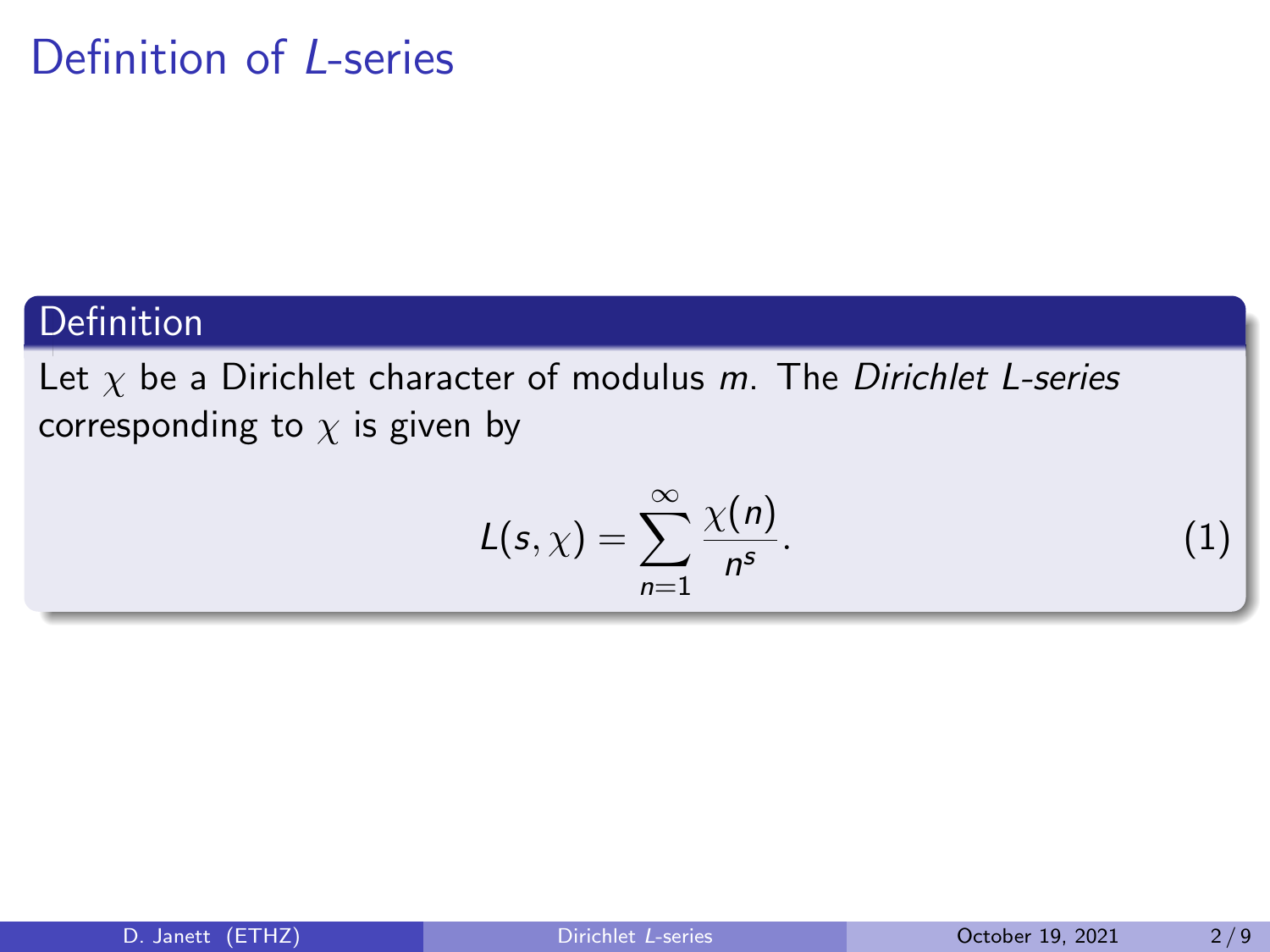For  $\sigma > 1$ , the Dirichlet L-series can be written as an Euler product as follows,

$$
\prod_{\rho} \frac{1}{1 - \frac{\chi(\rho)}{\rho^s}},\tag{2}
$$

where the product runs over all primes  $p$ .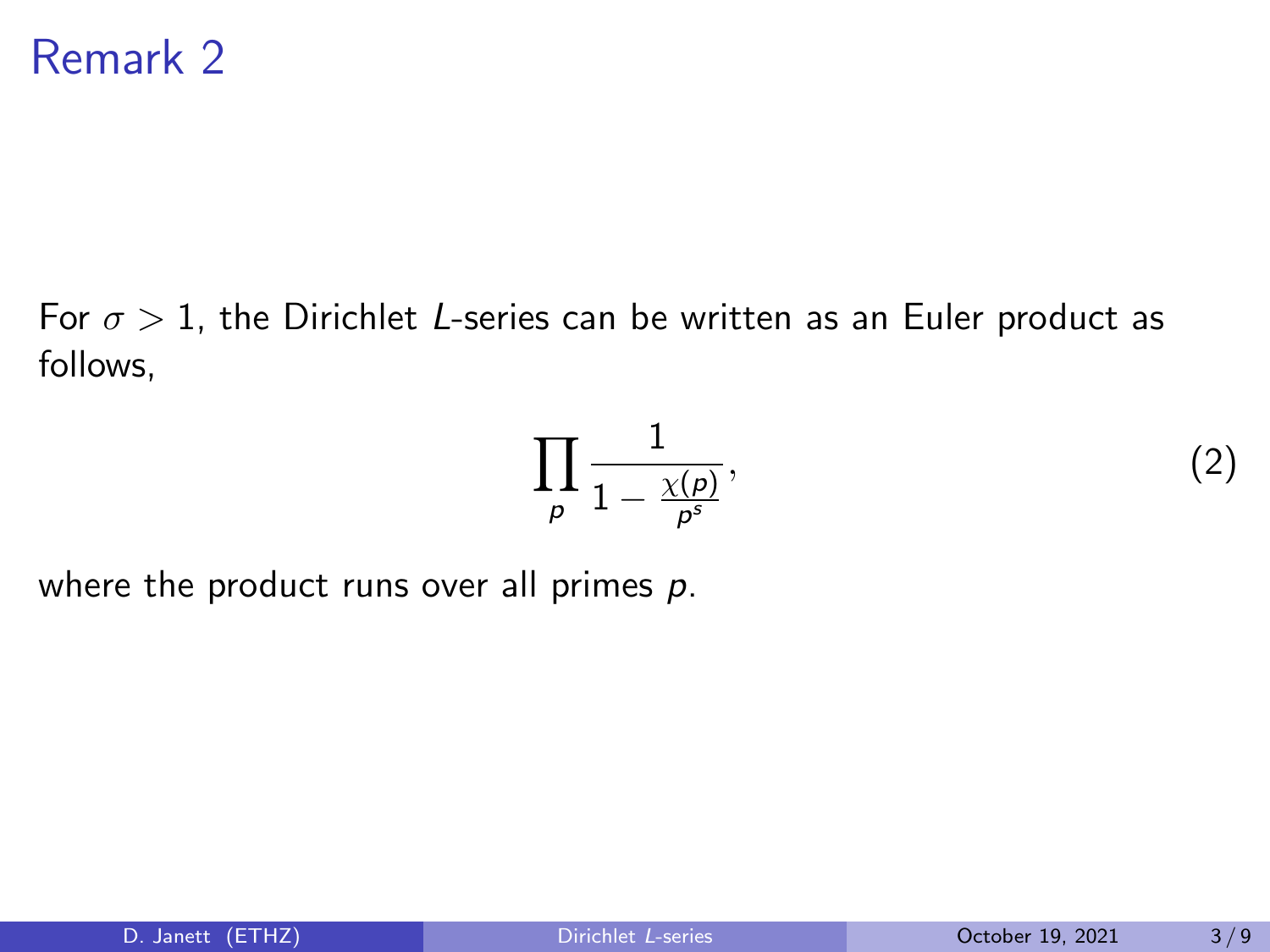# Example 3

We have

$$
L(s, \chi_0) = \prod_{p|m} (1 - p^{-s}) \zeta(s).
$$
 (3)

As  $L(s, \chi_0)$  differs from the Riemann zeta function  $\zeta(s)$  only by a simple multiplicative factor, it follows that  $L(s, \chi_0)$  has only one singularity, namely a simple pole at  $s = 1$ .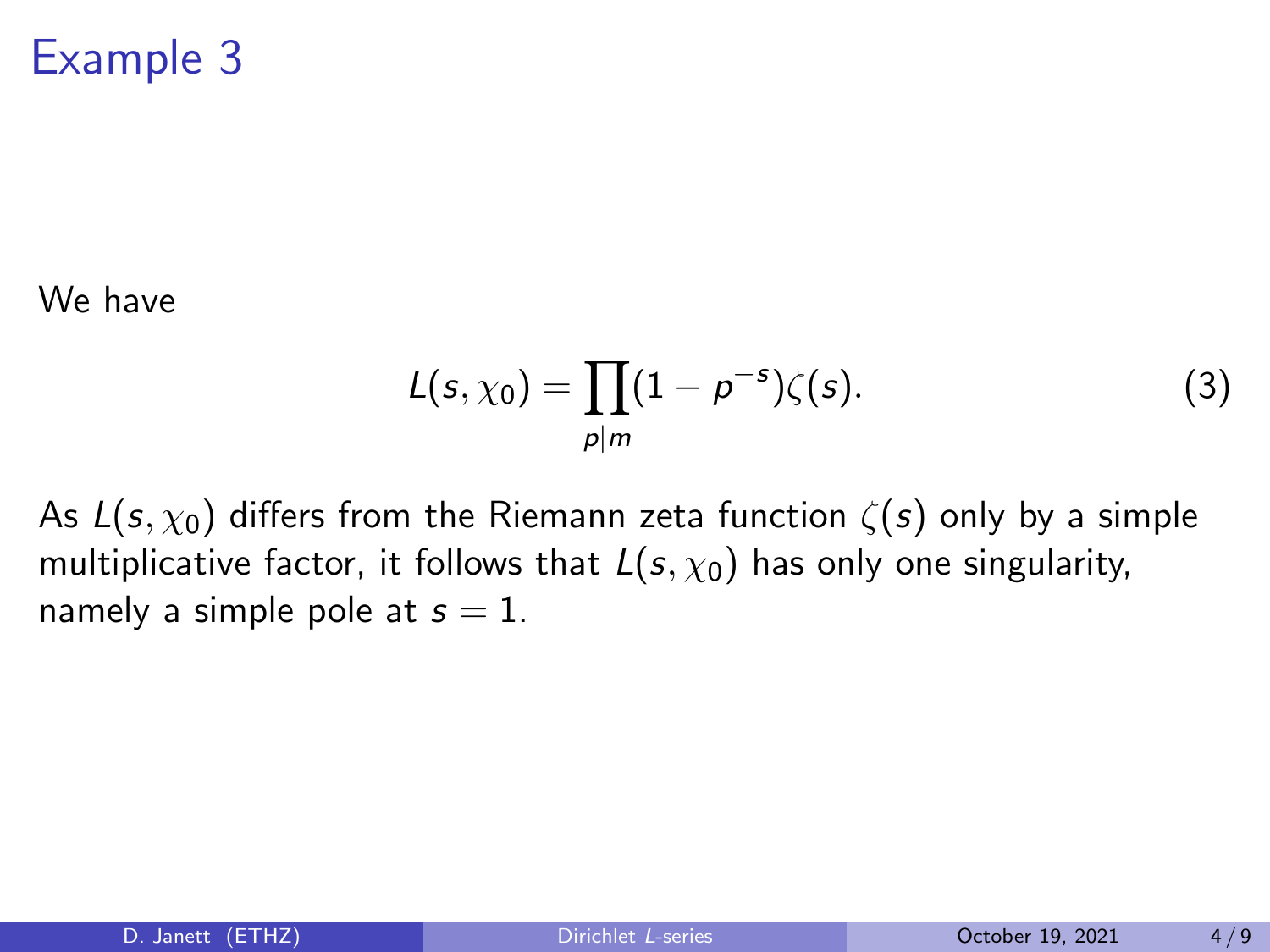### Remark 4

If  $\chi$  is a Dirichlet character different from  $\chi_0$ , then the abscissa of convergence of  $L(s, \chi)$  is 0.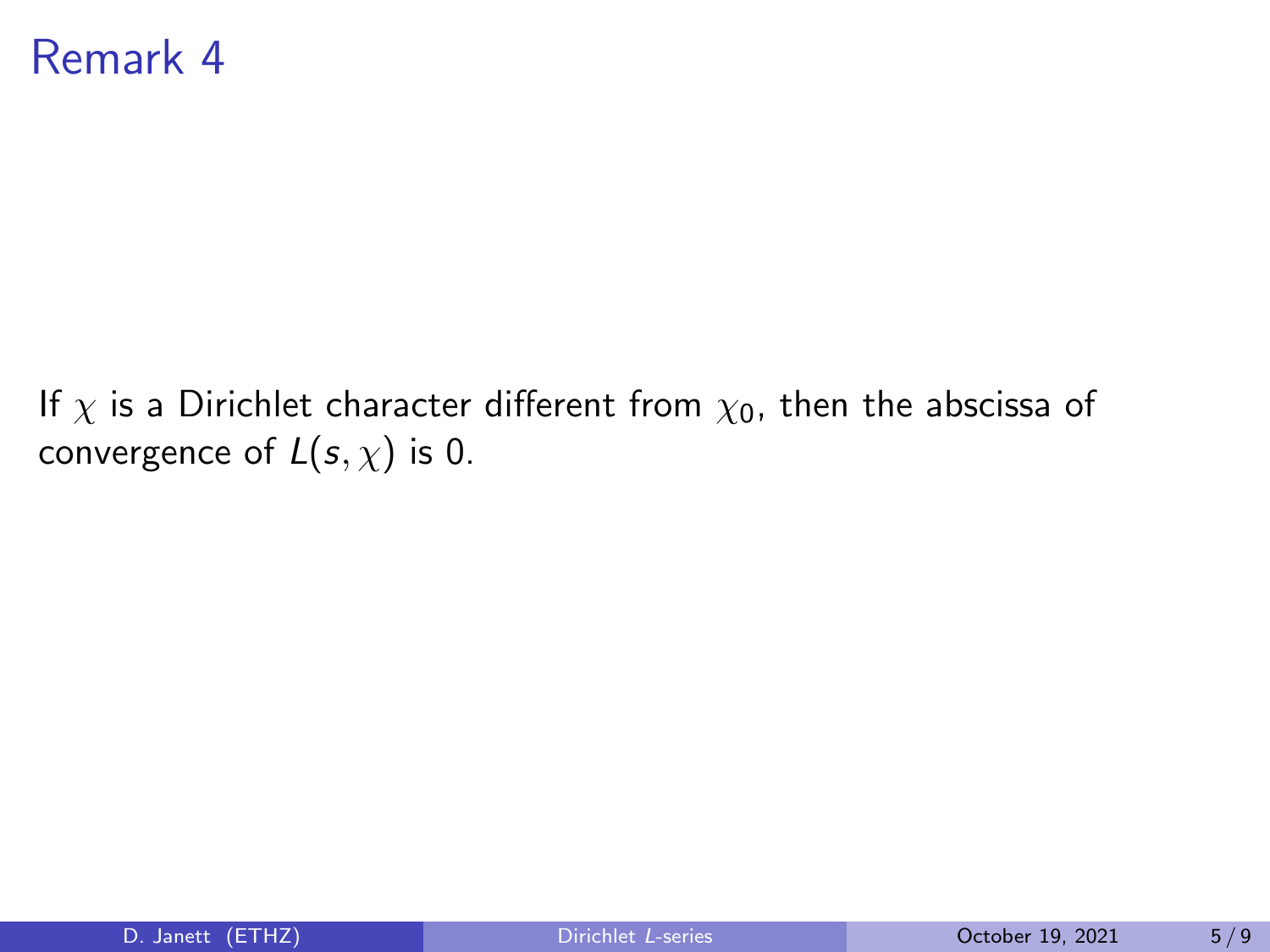## Theorem 5

#### Theorem

### If  $\chi$  is a Dirichlet character different from  $\chi_0$ , then

$$
L(1,\chi) \neq 0. \tag{4}
$$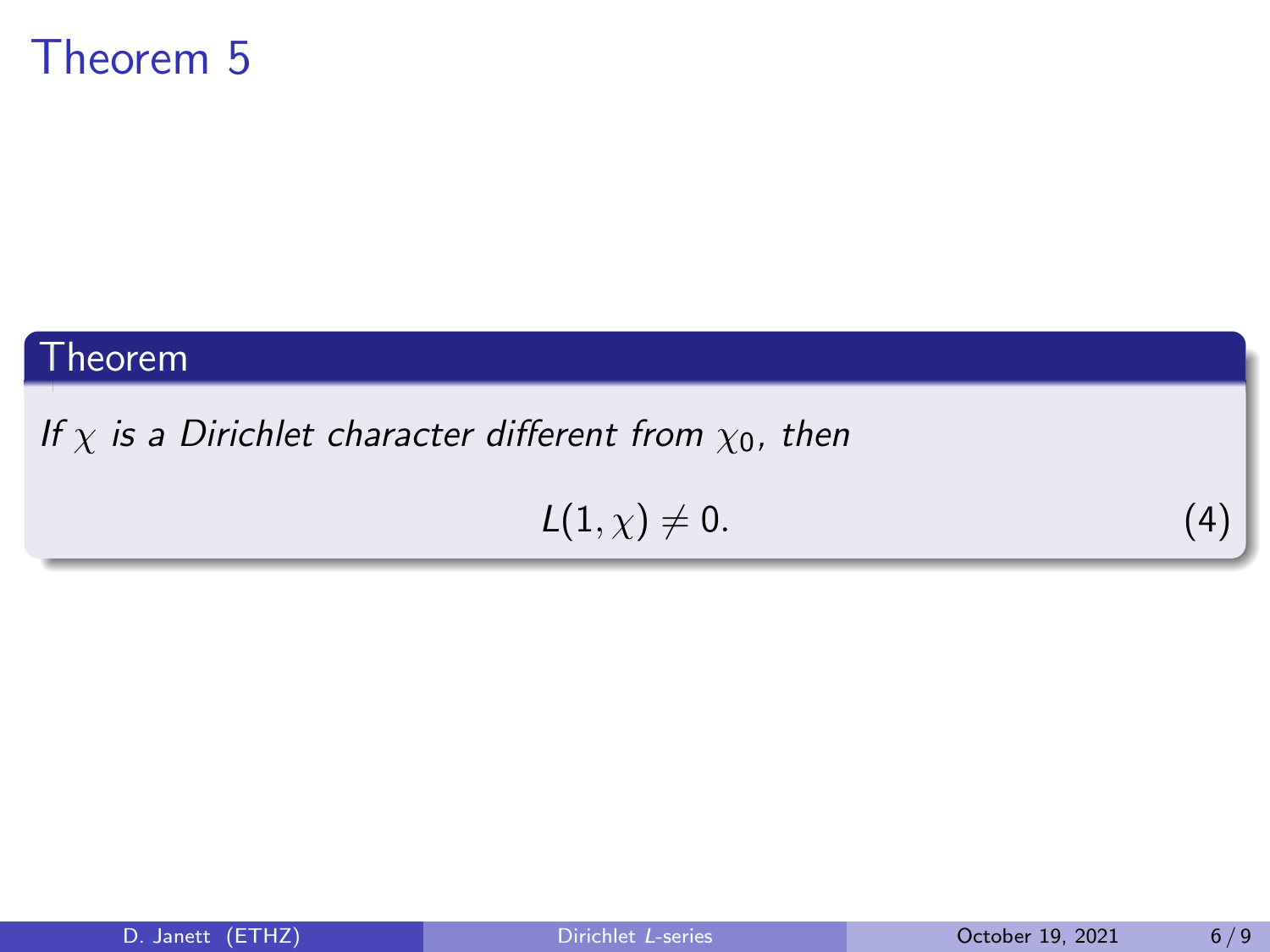# Corollary 6

### Corollary (Dirichlet's theorem on arithmetic progressions.)

 $p\equiv$ 

Let a,  $m \in \mathbb{Z}_{>0}$ , such that a and m are mutually prime. Then the arithmetic progression  $({\sf mk}+{\sf a})_{k\in\mathbb{Z}_{\geq 0}}$  contains infinitely many primes. Furthermore, we have

$$
\sum_{\substack{p \text{ prime}, \\ \text{in } a \pmod{m}}} \frac{1}{p} = \infty. \tag{5}
$$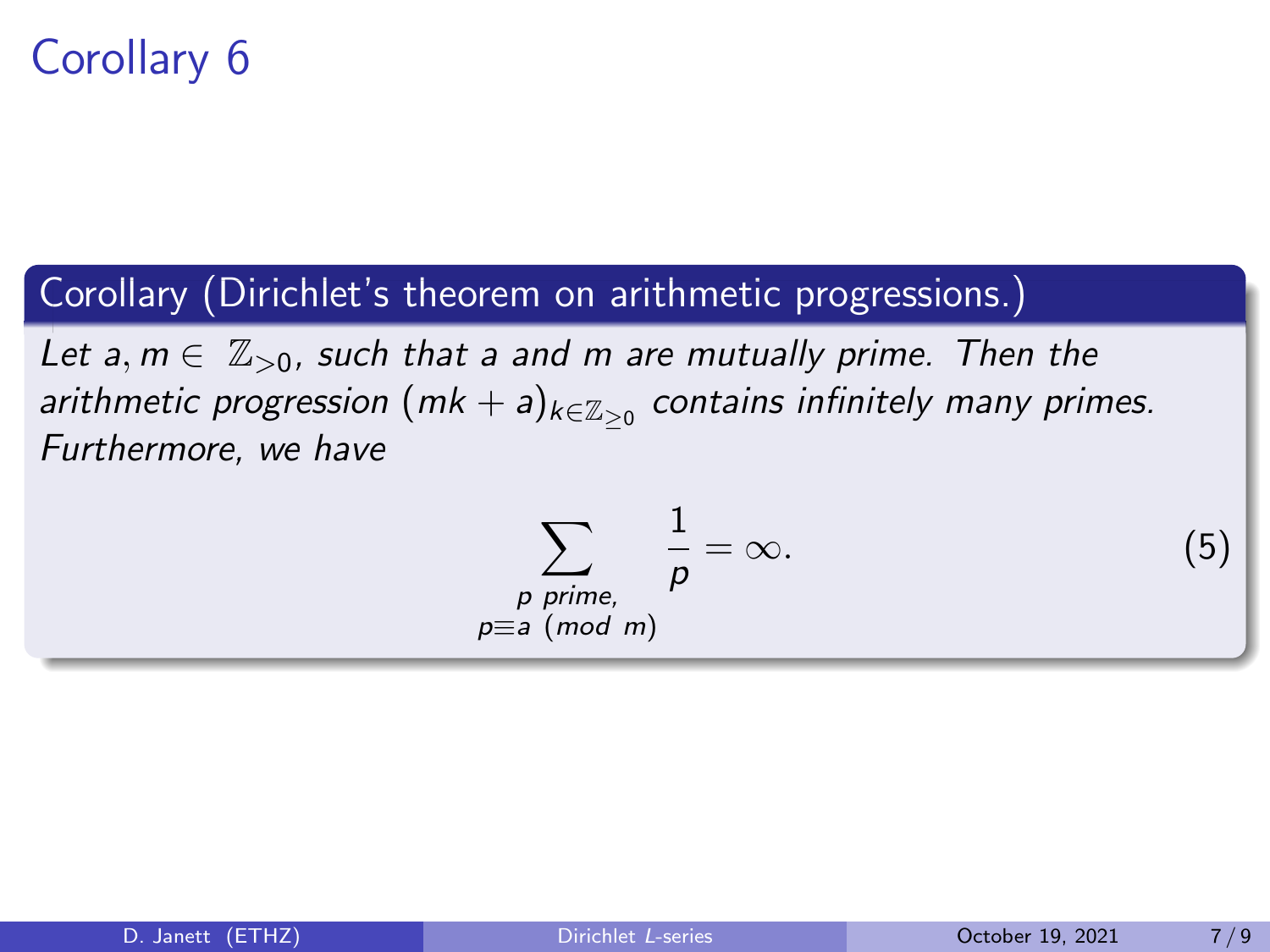Let  $a, b \in \mathbb{Z}$  such that  $b, m$  are mutually prime. Then

$$
\frac{1}{\phi(m)}\sum_{\chi}\chi(a)\overline{\chi}(b)=\begin{cases}1, \text{ if } a\equiv b\!\!\!\!\pmod m\\0, \text{ if } a\not\equiv b\!\!\!\!\pmod m.\end{cases}
$$

(6)